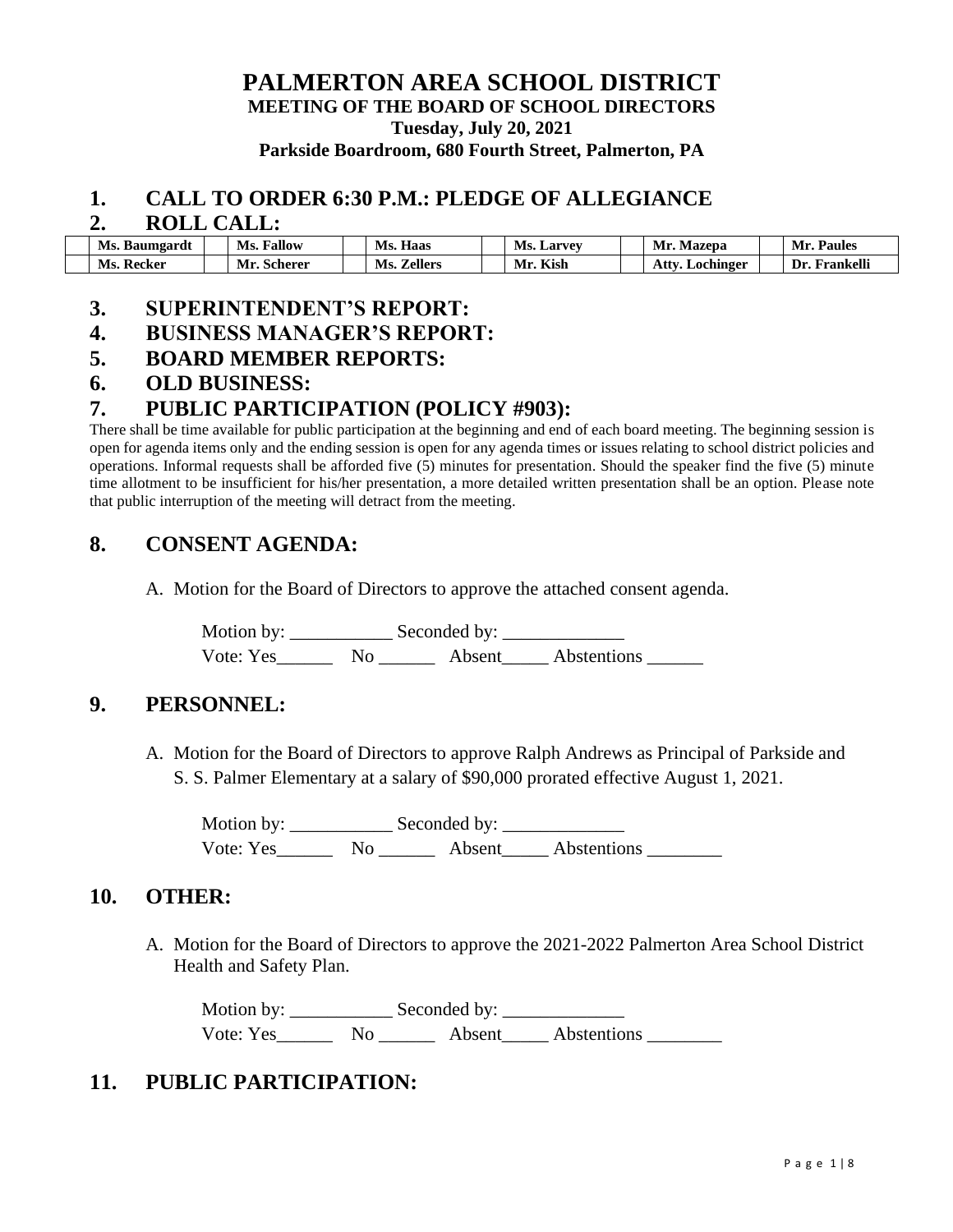# **12. FOR THE GOOD OF THE ORDER:**

# **13. ADJOURNMENT:**

Motion by: \_\_\_\_\_\_\_\_\_\_\_ Seconded by: \_\_\_\_\_\_\_\_\_\_\_\_\_ Vote: Yes\_\_\_\_\_\_\_\_\_ No \_\_\_\_\_\_\_\_\_ Absent\_\_\_\_\_\_ Abstentions \_\_\_\_\_\_\_\_\_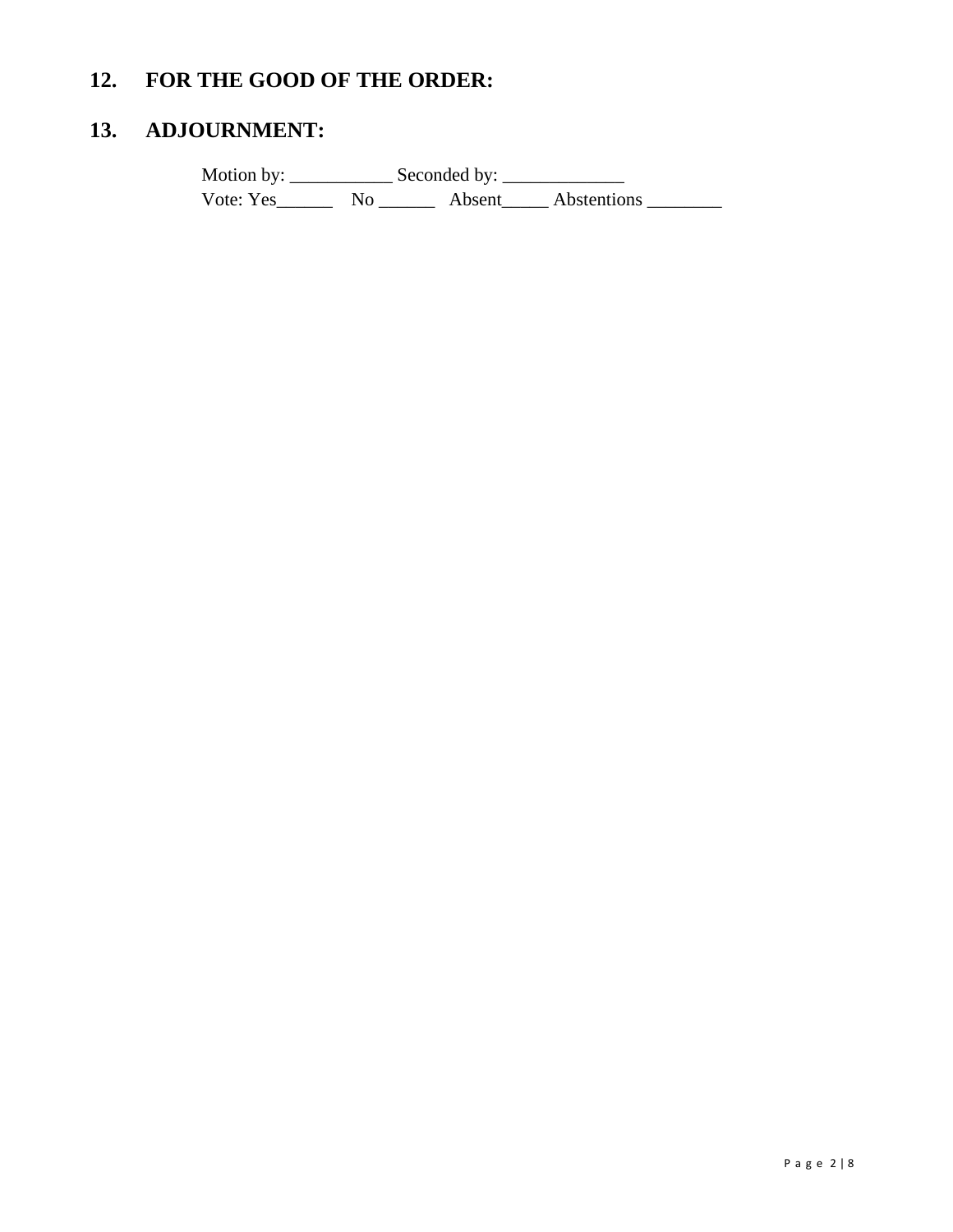# **PALMERTON AREA SCHOOL DISTRICT CONSENT AGENDA Tuesday, July 20, 2021**

# **1. MEETING MINUTES:**

A. Approve the Board Meeting Minutes from June 15, 2021 (enclosure)

## **2. FISCAL:**

- A. Approve the Accounts Payable Reports (enclosures)
- B. Approve the Treasurer's Reports (enclosures)

## **3. PERSONNEL:**

- A. Approve the Act 93 Memorandum of Understanding regarding the addition of a secondary assistant principal position
- B. Approve Olivia Rider as High School Math Teacher at Master's, Step 1, at a salary of \$48,250 effective August 17, 2021
- C. Approve Joseph Trimmel as High School Special Education Teacher at Bachelor's +24, Step 1, at a salary of \$47,250 effective August 17, 2021
- D. Approve Malia Mueller as a Music Teacher at the High School, S. S. Palmer, and Towamensing at Bachelor's, Step 1, at a salary of \$46,750 effective August 17, 2021
- E. Approve Angela Rivera to work in the summer school program as an elementary teacher from July 21, 2021 through August 5, 2021 at a rate of \$33.00 per hour
- F. Approve Tara Marques to work in the summer school program as a substitute teacher (as needed) from July 21, 2021 through August 5, 2021 at the rate of \$33.00 per hour
- G. Approve the following horizontal movements effective the first semester of the 2021-2022 school year:
	- Rachel Harry from Bachelor's to Bachelor's +24
	- Kelly Beblavy from Master's  $+15$  to Master's  $+30$
- H. Approve the following club advisors at S.S. Palmer/Parkside Elementary Schools for the 2021-2022 school year:

| Carole Burkhardt | Chorus                    | \$1,554.00 |
|------------------|---------------------------|------------|
| Lynn Sutton      | <b>Environmental Club</b> | \$1,197.00 |
| Monique Hofford  | Sixth Sense Co-Advisor    | \$401.00   |
| Deanna Iles      | Sixth Sense Co-Advisor    | \$401.00   |
| Pamela Andrews   | Yearbook                  | 788.00     |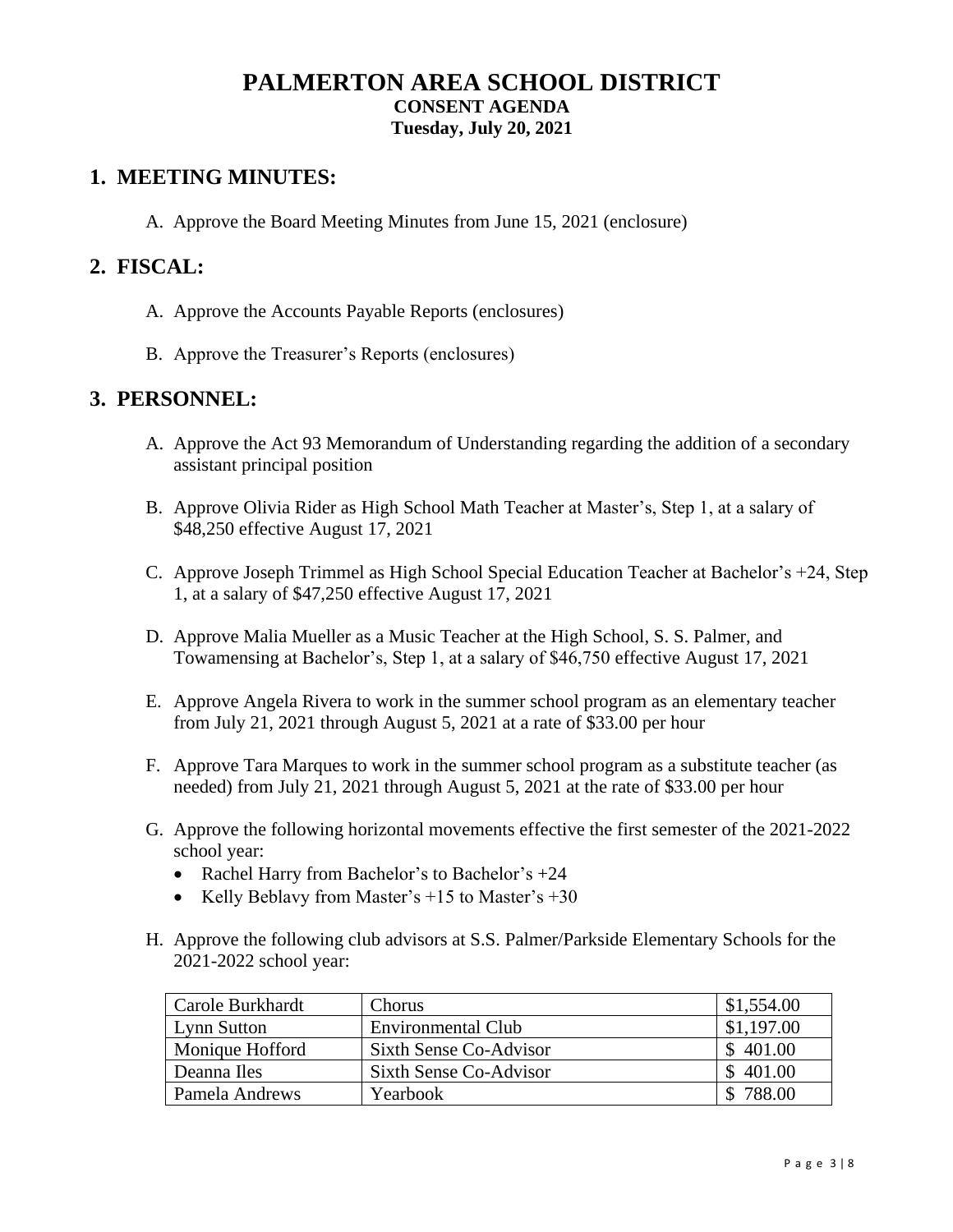I. Approve the following club advisors at Towamensing Elementary School for the 2021-2022 school year:

| Natalie Madeira | Chorus                            | \$1,554.00 |
|-----------------|-----------------------------------|------------|
| Kathryn Malay   | <b>Environmental Club</b>         | \$1,197.00 |
| Kristin Heller  | <b>Student Council Co-Advisor</b> | \$394.00   |
| Jodi Kocher     | <b>Student Council Co-Advisor</b> | \$394.00   |
| Trisha Green    | <b>Yearbook Co-Advisor</b>        | \$394.00   |
| Krystle Meglio  | <b>Yearbook Co-Advisor</b>        | \$394.00   |

J. Approve the following club advisors at the Junior High School for the 2021-2022 school year:

| Melissa Hoffman         | <b>ACE Co-Advisor</b>             | \$401.00   |
|-------------------------|-----------------------------------|------------|
| Sarah Sullivan          | <b>ACE Co-Advisor</b>             | \$401.00   |
| Laura Reichard          | Band                              | \$1,554.00 |
| Laura Reichard          | Chorus                            | \$1,554.00 |
| Melissa Hoffman         | <b>National Honor Society-JH</b>  | \$1,000.00 |
| <b>Christopher Kery</b> | <b>Student Council Co-Advisor</b> | \$498.50   |
| Kevin Young             | <b>Student Council Co-Advisor</b> | \$498.50   |
| <b>Brad Landis</b>      | <b>Yearbook Co-Advisor</b>        | \$982.50   |
| Amy Morgan              | <b>Yearbook Co-Advisor</b>        | \$982.50   |

K. Approve the following club/class advisors at the High School for the 2021-2022 school year:

| Vicki McHugh              | Aevidum                                  | \$1,197.00   |
|---------------------------|------------------------------------------|--------------|
| Lyndsey Heinrich          | Art Co-Advisor                           | \$<br>961.50 |
| Miranda Allen             | Art Co-Advisor                           | \$<br>961.50 |
| <b>Robert Falkenstein</b> | Avenger (newspaper)                      | \$3,929.00   |
| Amanda Cappella           | <b>Buddies</b>                           |              |
| Theresa Hall              | Chorus                                   | \$2,148.00   |
| Michele Heydt             | <b>Color Guard</b>                       | \$1,397.00   |
| Malia Mueller             | <b>Concert Band</b>                      | \$2,148.00   |
| <b>Brent Harris</b>       | Drama - Fall                             | \$1,746.00   |
| <b>Brent Harris</b>       | Drama – Spring                           | \$1,746.00   |
| <b>Michael Gombert</b>    | <b>Environmental Co-Advisor</b>          | \$598.50     |
| Paul McArdle              | <b>Environmental Co-Advisor</b>          | \$<br>598.50 |
| Jennifer Danzeisen        | FBLA Co-Advisor                          | \$598.50     |
| Kerry Palumbo             | FBLA Co-Advisor                          | \$598.50     |
| <b>Brent Harris</b>       | Film                                     | $-$          |
| Miranda Allen             | Freshman Class Co-Advisor, Class of 2025 | \$<br>698.50 |
| Dawn Burke                | Freshman Class Co-Advisor, Class of 2025 | \$698.50     |
| Chris Walkowiak           | Gridiron                                 |              |
| Craig Borland             | <b>International Travelers</b>           | $-$          |
| Dawn Burke                | Junior Class Co-Advisor, Class of 2023   | 698.50       |
| <b>Tammy Muniz</b>        | Junior Class Co-Advisor, Class of 2023   | \$<br>698.50 |
| <b>Travis Fink</b>        | Leo Co-Advisor                           | \$<br>598.50 |
| <b>Tammy Muniz</b>        | Leo Co-Advisor                           | \$<br>598.50 |
| Whitney Kern              | Library Book                             |              |
| Malia Mueller             | <b>Marching Band Director</b>            | \$4,716.00   |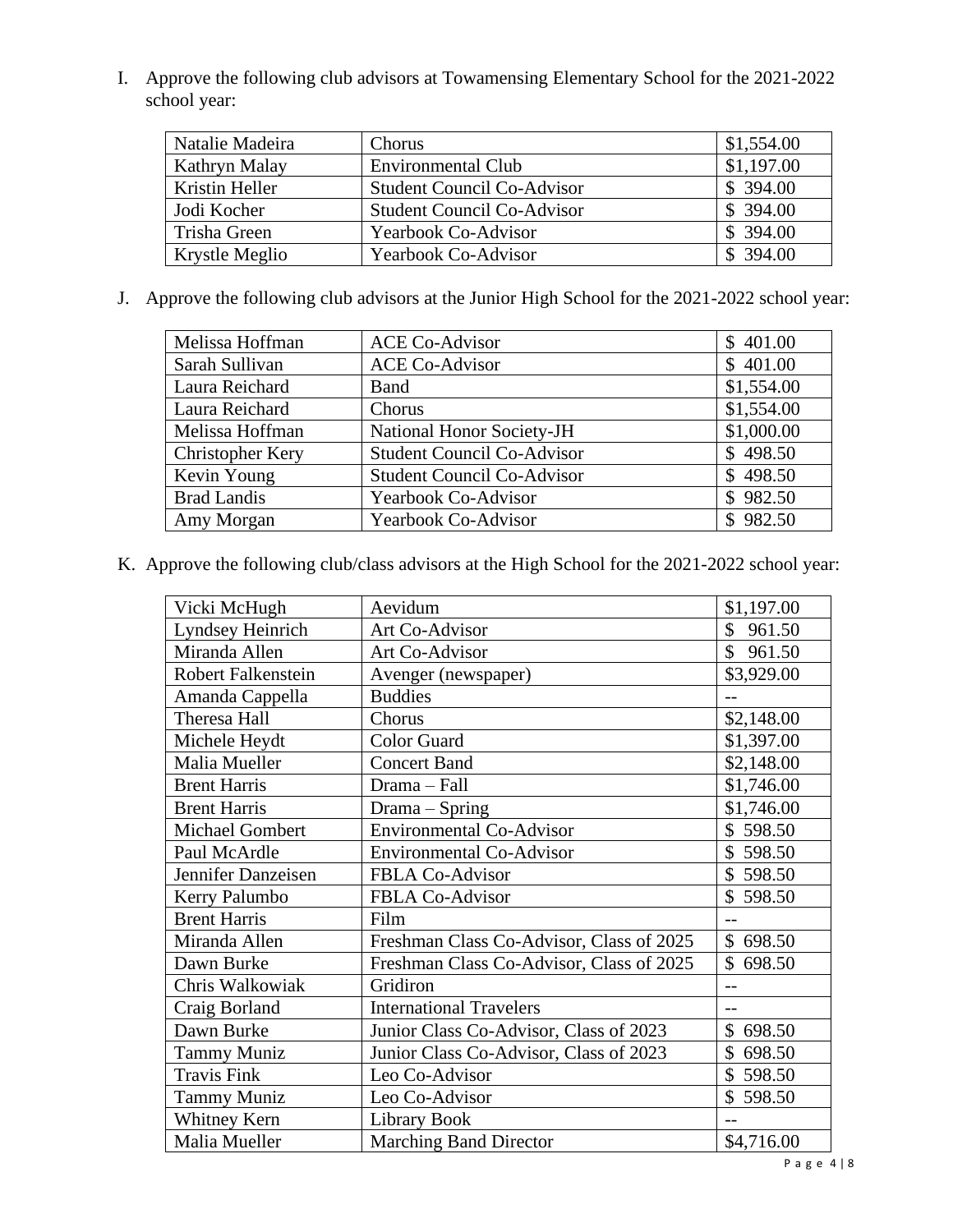| Jennifer Danzeisen        | Mock Trial                                | \$1,197.00   |
|---------------------------|-------------------------------------------|--------------|
| Alex Knoll                | <b>National Honor Society</b>             | \$1,998.00   |
| Kerry Palumbo             | Oratory                                   | \$1,197.00   |
| Miranda Allen             | <b>PAAC</b>                               | \$802.00     |
| Kerry Palumbo             | <b>PLURAL</b>                             |              |
| Alex Knoll                | <b>PYEA</b>                               | \$1,197.00   |
| Vicki McHugh              | <b>SADD</b>                               | \$802.00     |
| Alex Knoll                | Scholastic Scrimmage                      | \$1,000.00   |
| Craig Borland             | Senior Class Advisor, Class of 2022       | \$1,991.00   |
| <b>Justin Petersen</b>    | Social Media                              |              |
| <b>Travis Fink</b>        | Sophomore Class Co-Advisor, Class of 2024 | 698.50<br>\$ |
| <b>Tammy Muniz</b>        | Sophomore Class Co-Advisor, Class of 2024 | 698.50<br>\$ |
| <b>Brandyn Miller</b>     | <b>Stage Crew</b>                         | \$2,061.00   |
| <b>Brent Harris</b>       | <b>Stage Crew Assistant</b>               | \$1,627.00   |
| Jeana Baumgardt           | <b>Student Council Co-Advisor</b>         | \$<br>995.50 |
| Joshua Nenscel            | <b>Student Council Co-Advisor</b>         | \$995.50     |
| <b>Robert Falkenstein</b> | Video                                     |              |
| Robert Falkenstein        | Yearbook Co-Advisor                       | \$1,964.50   |
| Joshua Nenscel            | <b>Yearbook Co-Advisor</b>                | \$1,964.50   |

L. Approve the following curriculum advisory council (CAC) representatives at S.S. Palmer/ Parkside Elementary Schools for the 2021-2022 school year:

| Katherine Gilmartin       | Grades K and 1 | \$1,756.00 |
|---------------------------|----------------|------------|
| <b>Christopher Kimmel</b> | Grades 2 and 3 | \$1,756.00 |
| Meghan Barclay            | Grade 4        | \$1,756.00 |
| Deanna Iles               | Grade 5        | \$1,756.00 |
| Monique Hofford           | Grade 6        | \$1,756.00 |

M. Approve the following curriculum advisory council (CAC) representatives at Towamensing Elementary School for the 2021-2022 school year:

| <b>Brittany Zeky</b>   | Grades K and 1                            | \$1,756.00 |
|------------------------|-------------------------------------------|------------|
| <b>Lindsay Serfass</b> | Grades 2 and 3 Co-Advisor                 | \$878.00   |
| Alexandrea Spalding    | Grades 2 and 3 Co-Advisor                 | \$878.00   |
| <b>Susan Deem</b>      | Grade 4                                   | \$1,756.00 |
| Lisa Ward              | Grade $5 - 1$ <sup>st</sup> semester only | \$878.00   |
| <b>Kelly Beblavy</b>   | Grade $5 - 2nd$ semester only             | \$878.00   |
| Jaclyn Ivancich        | Grade 6                                   | \$1,756.00 |

N. Approve the following curriculum advisory council (CAC) representatives at the Junior High School for the 2021-2022 school year:

| <b>Brad Landis</b> | Math/Science Co-Advisor | \$878.00   |
|--------------------|-------------------------|------------|
| Amy Morgan         | Math/Science Co-Advisor | \$878.00   |
| Kimberly Seiler    | Social Studies          | \$1,756.00 |
| Kathryn Zurn       | English/LA              | \$1,756.00 |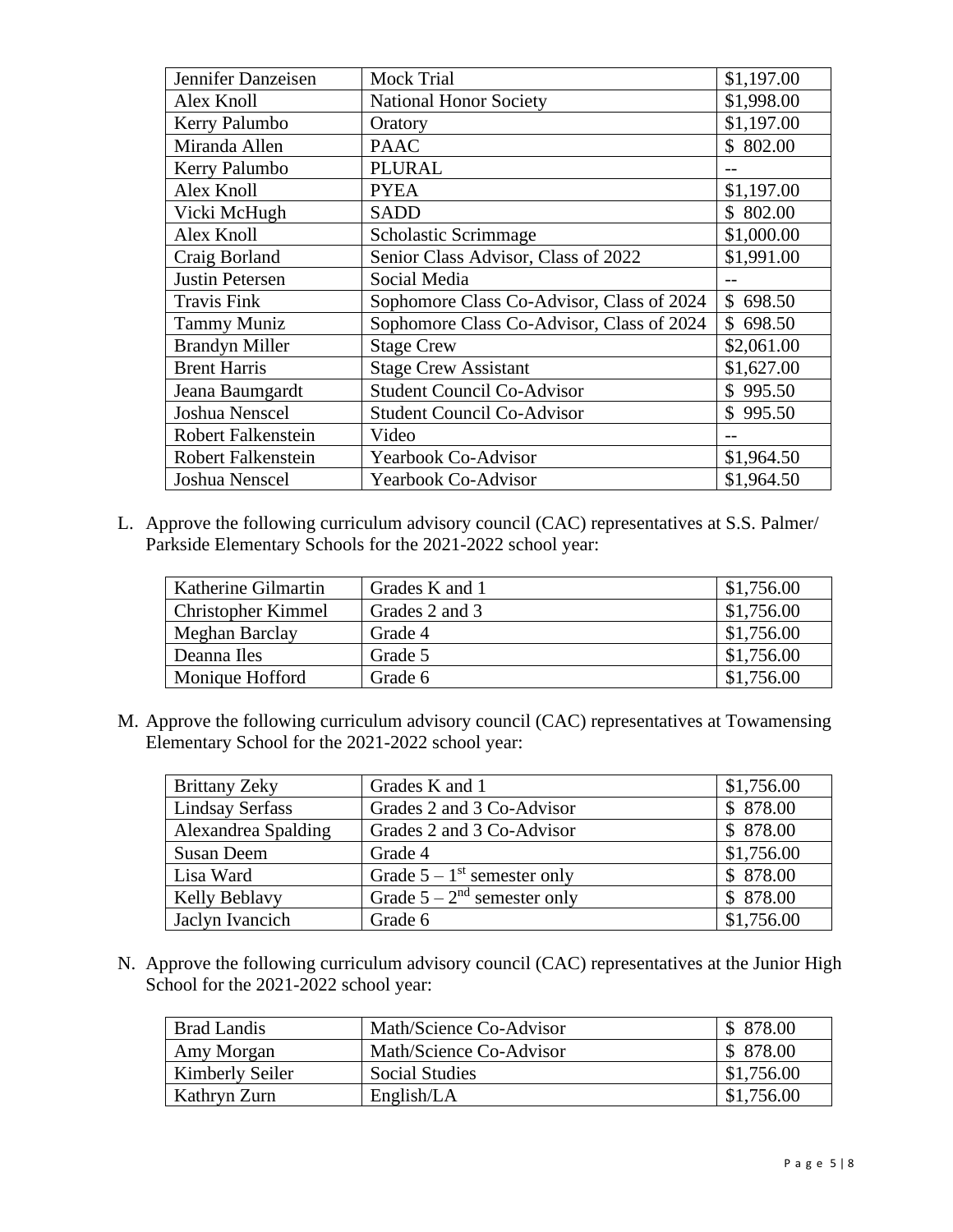O. Approve the following curriculum advisory council (CAC) representatives at the High School for the 2021-2022 school year:

| Miranda Allen        | Dept. Co-Chair, Art/Music/Tech. Ed. | \$878.00     |
|----------------------|-------------------------------------|--------------|
| Whitney Kern         | Dept. Co-Chair, Art/Music/Tech. Ed. | \$878.00     |
| <b>Thomas Smelas</b> | Dept. Chair, Business               | \$1,756.00   |
| Dawn Burke           | Dept. Co-Chair, English             | \$878.00     |
| Kerry Palumbo        | Dept. Co-Chair, English             | \$878.00     |
| Susan Dellicker      | Dept. Chair, Foreign Language       | \$1,756.00   |
| <b>Carol Andrews</b> | Dept. Chair, Health/PE              | \$1,756.00   |
| <b>Tammy Muniz</b>   | Dept. Chair, Mathematics            | \$1,756.00   |
| Jeanne Knepper       | Dept. Chair, Science                | \$1,756.00   |
| Michael Gombert      | Dept. Co-Chair, Social Studies      | \$878.00     |
| Paul McArdle         | Dept. Co-Chair, Social Studies      | 878.00<br>S. |

P. Approve the following computer coaches for the 2021-2022 school year:

| Michelle Davis         | Parkside                        | \$1,827.00 |
|------------------------|---------------------------------|------------|
| William Acierno        | S.S. Palmer                     | \$1,827.00 |
| <b>Tyler Svetik</b>    | S.S. Palmer                     | \$1,827.00 |
| Adrienne Pelo          | Towamensing                     | \$1,827.00 |
| Krystle Meglio         | Towamensing - 1st Semester only | \$913.50   |
| Kelly Beblavy          | Towamensing - 2nd Semester only | \$913.50   |
| Brianna Carroll        | Junior High                     | \$1,827.00 |
| Amy Morgan             | Junior High                     | \$1,827.00 |
| Joshua Nenscel         | <b>High School</b>              | \$1,827.00 |
| <b>Justin Petersen</b> | <b>High School</b>              | \$1,827.00 |
| <b>Andrew Remsing</b>  | <b>High School</b>              | \$1,827.00 |

Q. Approve the following spring coaches for the 2021-2022 school year:

| <b>Baseball:</b>       |                           |            |
|------------------------|---------------------------|------------|
| Erick Kresge           | <b>Head Coach</b>         | \$4,136.00 |
| <b>Justin Petersen</b> | <b>Assistant Coach</b>    | \$2,716.00 |
| <b>Matthew Solt</b>    | <b>Assistant Coach</b>    | \$2,716.00 |
| <b>Tyler Svetik</b>    | <b>Volunteer Coach</b>    |            |
| Softball:              |                           |            |
| <b>Robert Hock</b>     | <b>Head Coach</b>         | \$4,136.00 |
| Samantha Curcio        | <b>Co-Assistant Coach</b> | \$1,358.00 |
| Torrie Gollie          | <b>Co-Assistant Coach</b> | \$1,358.00 |
| <b>Rodney Strohl</b>   | Co-Assistant Coach        | \$1,358.00 |
| Jennifer Denaro        | MS Coach                  | \$2,716.00 |
| Nikki Boccia           | <b>Volunteer Coach</b>    |            |
| Craig Marlatt          | <b>Volunteer Coach</b>    | --         |
| Tennis:                |                           |            |
| Jennifer Danzeisen     | <b>Head Coach</b>         | \$2,462.00 |
| Track:                 |                           |            |
| <b>Michael Gombert</b> | <b>Head Coach</b>         | \$4,136.00 |
| Leon Brong             | <b>Assistant Coach</b>    | \$2,716.00 |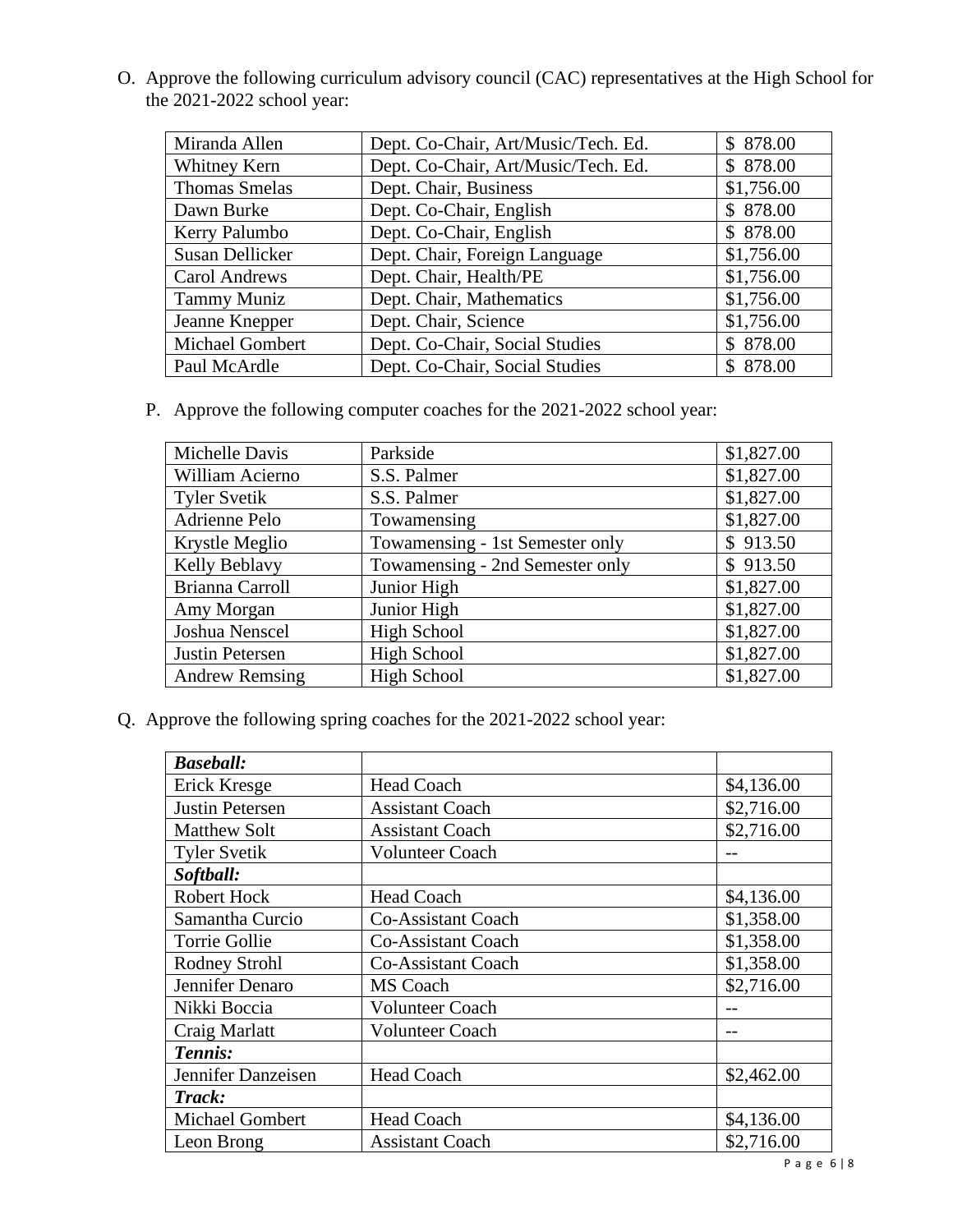| Francis Gough       | <b>Assistant Coach</b> | \$2,716.00 |
|---------------------|------------------------|------------|
| James Hay           | <b>Assistant Coach</b> | \$2,716.00 |
| Darris Rodrigues    | <b>Assistant Coach</b> | \$2,716.00 |
| Michael Horvath     | Co-Assistant Coach     | \$1,358.00 |
| <b>Andrew Nosti</b> | Co-Assistant Coach     | \$1,358.00 |
| Randi-Jo Freed      | MS Coach               | \$2,716.00 |
| Lyndsey Heinrich    | MS Coach               | \$2,716.00 |
| Kris Hoffner        | <b>Volunteer Coach</b> |            |
| Michael Martinez    | Volunteer Coach        |            |

- R. Accept the resignation of Joseph Pino as assistant boys' soccer coach effective July 21, 2021
- S. Approve the following coaches for the 2021-2022 school year effective July 21, 2021

| William Hansen     | Boys' Soccer Assistant Coach      | $\frac{$2,716.00}{ }$ |
|--------------------|-----------------------------------|-----------------------|
| Jonathan Rodriguez | <b>Volleyball Volunteer Coach</b> | $- -$                 |

- T. Approve the resignation of Erika Katona as high school learning support instructional assistant effective July 14, 2021
- U. Approve Erika Katona as a substitute instructional assistant at rate of \$10.00 per hour effective July 21, 2021
- V. Approve Family Medical Leave from May 17, 2021 through June 10, 2021 for employee #9389
- W. Approve a Professional Development Leave for the first semester of the 2021-2022 school year for employee #2038 (enclosure)
- X. Approve tuition reimbursements (enclosure)

# **4. OTHER:**

- A. Approve the first readings of the following policies (enclosures):
	- 1) Policy #122 Extracurricular Activities
	- 2) Policy #123 Interscholastic Activities
	- 3) Policy #218 Student Discipline
- B. Approve the second reading and adoption of the following polices (enclosures):
	- 1) Policy # 113 Special Education
	- 2) Policy # 113.1 Discipline of Students with Disabilities
	- 3) Policy # 113.2 Behavior Support
	- 4) Policy # 113.3 Screening and Evaluations for Students with Disabilities
	- 5) Policy # 113.4 Confidentiality of Special Education Student Information
	- 6) Policy # 123.1 Concussion Management
	- 7) Policy # 123.2 Sudden Cardiac Arrest
	- 8) Policy # 246 School Wellness